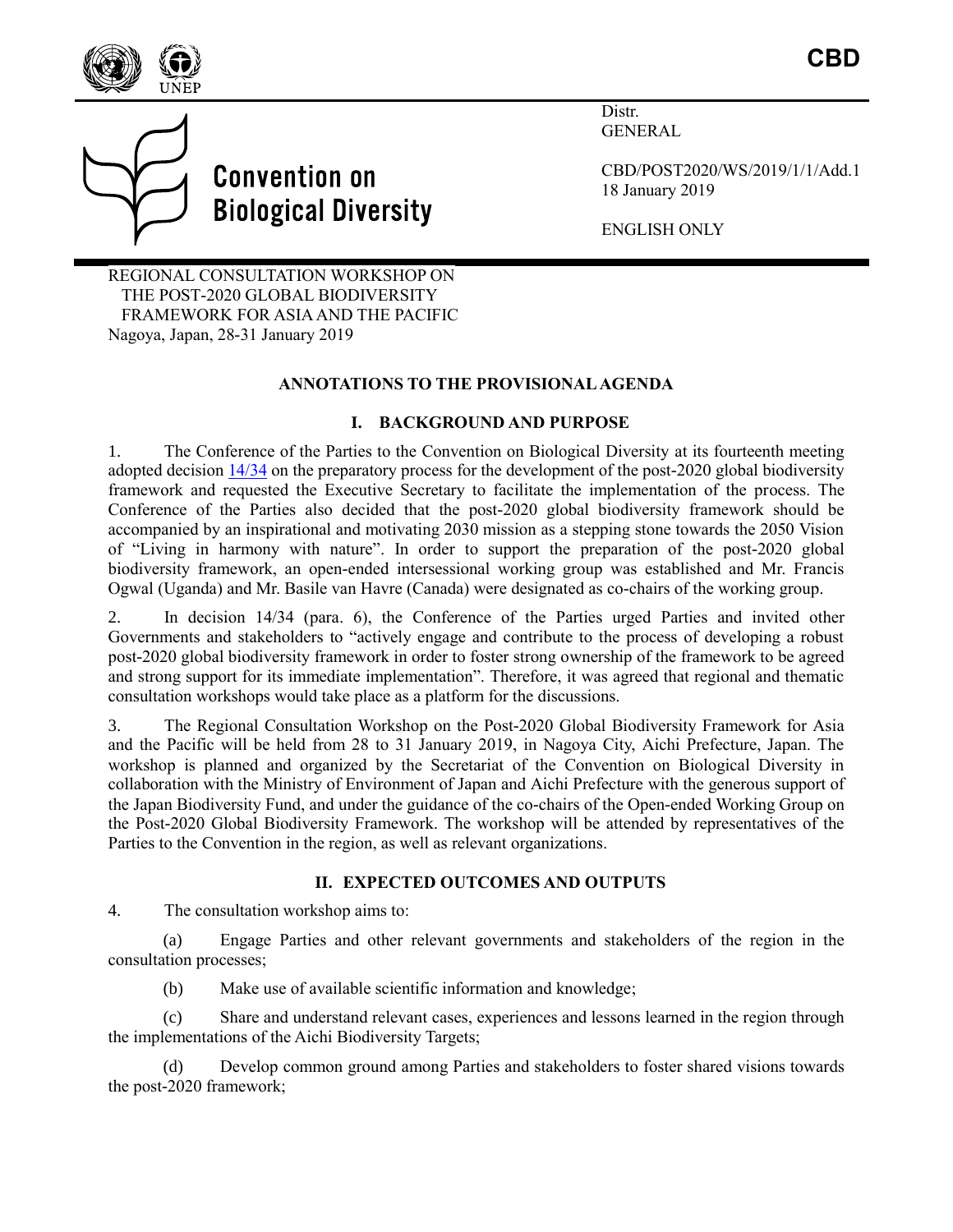(e) Identify potential elements and possible ways to make changes in order to make the 2050 Vision a reality.

5. Expected outputs would contribute to the documentation that will be considered in the intersessional period for the development and negotiation of the post-2020 framework, and could include initial recommendations to the Open-ended Working Group on the Post-2020 Global Biodiversity Framework on potential elements of post-2020 framework and possible ways for the implementation in the region.

| <b>Time</b>               | <b>Session</b>                                                                                                                                                                                                                                                                                                 | <b>Remarks</b>                                |
|---------------------------|----------------------------------------------------------------------------------------------------------------------------------------------------------------------------------------------------------------------------------------------------------------------------------------------------------------|-----------------------------------------------|
| Day 1                     | <b>Monday, 28 January 2019</b>                                                                                                                                                                                                                                                                                 |                                               |
| 8-9 a.m.                  | Registration & DSA distribution                                                                                                                                                                                                                                                                                |                                               |
| $9 -$<br>9.30 a.m.        | Opening statements:<br>H.E. Mr. Minoru KIUCHI, State Minister of the Environment of<br>Japan<br>Mr. Toshihiro Morita, Director General, Department of the<br>Environment, Aichi Prefecture<br>$\centerdot$<br>Ms. Cristiana Pașca Palmer, Executive Secretary, CBD<br>$\qquad \qquad \blacksquare$             | Plenary                                       |
| $9:30-$<br>10 a.m.        | Co-Chairs of the Open-Ended Working Group – setting the scene,<br>introducing a gender-responsive post-2020 process                                                                                                                                                                                            |                                               |
| $10 -$<br>$10.05$ a.m.    | Organization of work and selection of regional consultation co-chairs<br>and rapporteur                                                                                                                                                                                                                        |                                               |
| $10.05 -$<br>$10.45$ a.m. | Participants introduction and expectations                                                                                                                                                                                                                                                                     | Round-table<br>discussions and report<br>back |
| $10.45 -$<br>11.15 a.m.   | Coffee break                                                                                                                                                                                                                                                                                                   |                                               |
| 11.15 a.m.-<br>12.30 p.m. | Introductory session:<br><b>Current State of Affairs and Future Trends"</b><br>6NR and GBO (CBD Secretariat)<br>$\overline{\phantom{a}}$<br>IPBES Regional Assessment for the Asia-Pacific (Status and trend)<br>$\overline{\phantom{a}}$<br>Case studies of successes and failures from 6NR<br>$\blacksquare$ | Plenary presentations                         |
| $12.30 -$<br>2 p.m.       | Networking lunch                                                                                                                                                                                                                                                                                               |                                               |
| $2-$<br>3.30 p.m.         | Afternoon session-1:<br>Opportunities and Challenges in the region from 2011-2020 for the post-2020 global framework<br>Discussion session in small groups and report back                                                                                                                                     | Round-table<br>discussions and report<br>back |
| $3.30 -$<br>4 p.m.        | Coffee break                                                                                                                                                                                                                                                                                                   |                                               |

#### **Annex**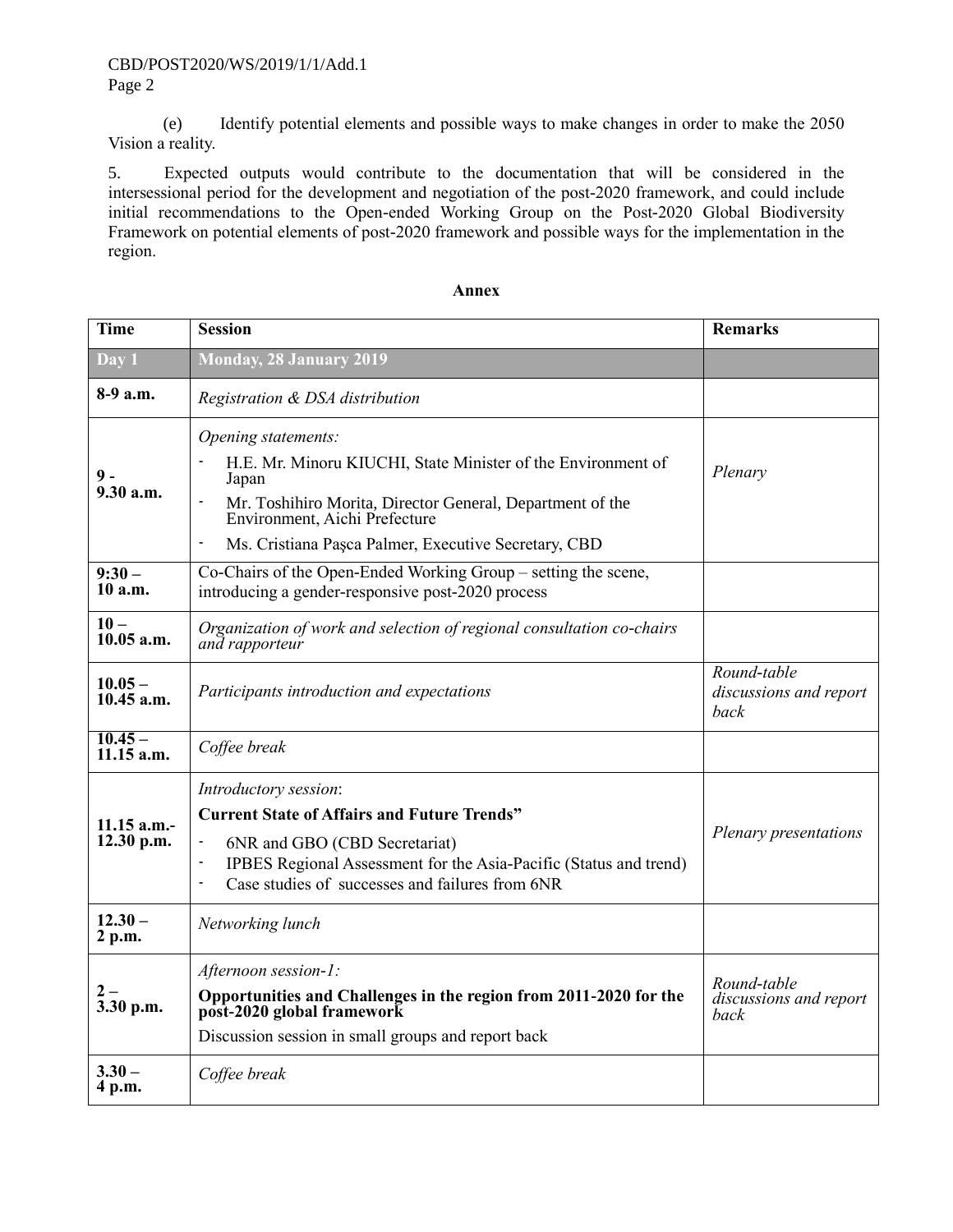## CBD/POST2020/WS/2019/1/1/Add.1 Page 3

| <b>Time</b>           | <b>Session</b>                                                                                                                                                                                          | <b>Remarks</b>                 |
|-----------------------|---------------------------------------------------------------------------------------------------------------------------------------------------------------------------------------------------------|--------------------------------|
| $4-6$ p.m.            | Afternoon session-2:<br><b>Panel discussion and interactive Q&amp;A:</b> Opportunities and Challenges for the region, providing insights for the future global framework (GEF, UNEP, FAO, UNCTAD, UNDP) | Panel presentations<br>and O&A |
| $6.30 -$<br>8.30 p.m. | Reception hosted by Aichi Prefecture (group photo)                                                                                                                                                      |                                |

| <b>Time</b>               | <b>Session</b>                                                                                                                                  | <b>Remarks</b>                                |
|---------------------------|-------------------------------------------------------------------------------------------------------------------------------------------------|-----------------------------------------------|
| Day 2                     | Tuesday, 29 January 2019                                                                                                                        |                                               |
| $9-$<br>9.15 a.m.         | Plenary:<br>Introducing the work for Day 2                                                                                                      | Plenary                                       |
| $9.15 -$<br>9.30 a.m.     | Thinking, transition management and tools for the post-2020 global<br>framework<br>Presentations                                                | Plenary                                       |
| $9.30 -$<br>10.30 a.m.    | Morning session-1:<br>Visioning the world we want<br>Questions for small working groups to identify regional and subregional<br>issues          | Plenary<br>Round-table<br>discussions         |
| $10.30 -$<br>11 a.m.      | Coffee break                                                                                                                                    |                                               |
| 11 $a.m. -$<br>12.30 p.m. | Morning session-1 (Cont.):<br>Visioning the world we want<br>Questions for small working groups to identify regional and sub-regional<br>issues | Round-table<br>discussions and<br>report back |
| $12.30 -$<br>2 p.m.       | Lunch break                                                                                                                                     |                                               |
| $2-$<br>3.30 p.m.         | Afternoon session-1:<br><b>Integrating Diverse Perspectives</b>                                                                                 | Plenary report<br>back                        |
| $3.30 -$<br>4 p.m.        | Coffee break                                                                                                                                    |                                               |
| $4 - 6$ p.m.              | Afternoon session-2:<br>Shaping and communicating new narratives for biodiversity<br>Presentation session<br>Discussion session                 | Plenary and<br>round-table<br>discussions     |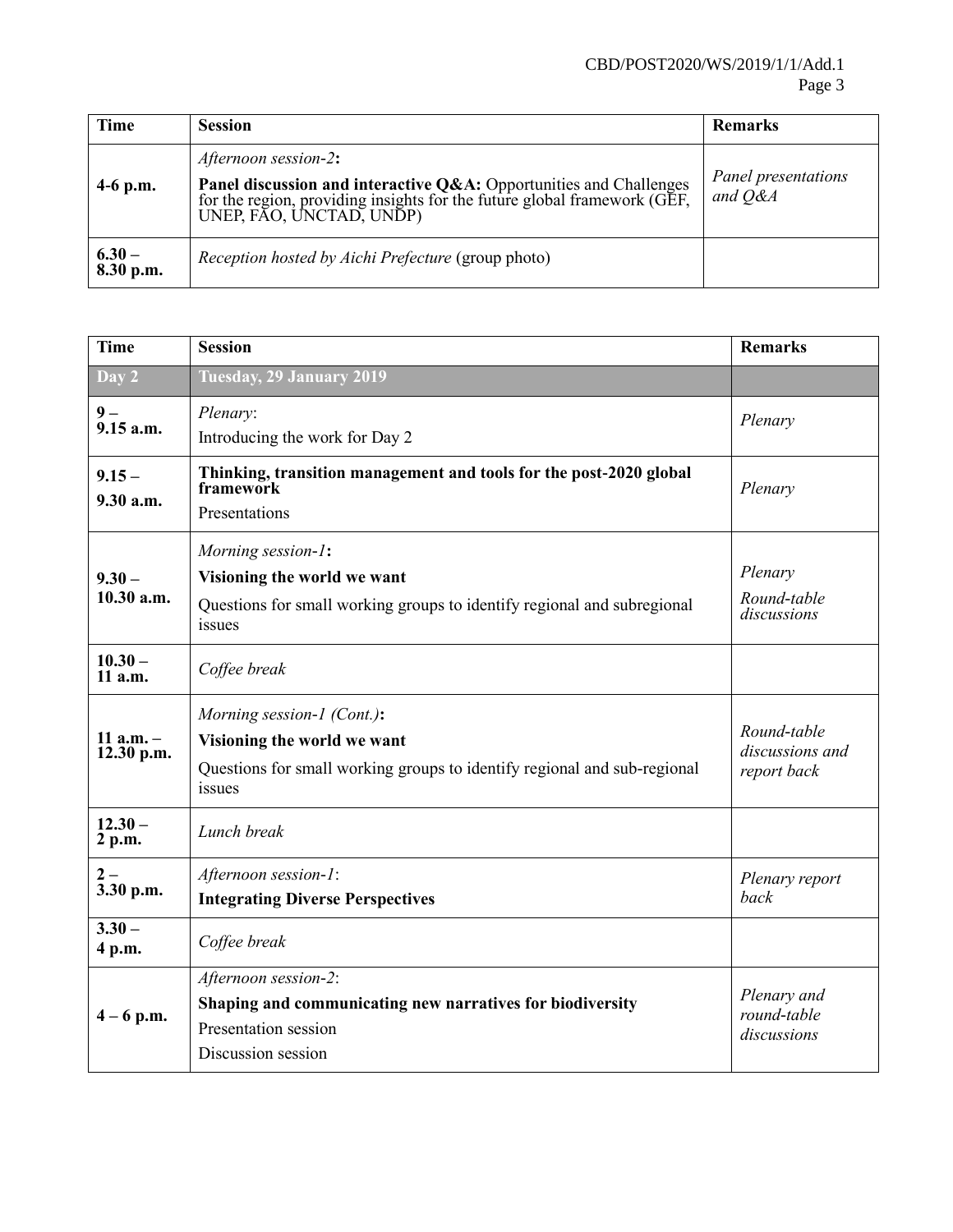## CBD/POST2020/WS/2019/1/1/Add.1 Page 4

| Time            | <b>Session</b>                                       | <b>Remarks</b> |
|-----------------|------------------------------------------------------|----------------|
| $6.30 - 8 p.m.$ | Evening side event:<br>Satoyama Initiative (UNU-IAS) | Optional event |

| <b>Time</b>              | <b>Session</b>                                                                                                                                                                                                                                                                                                                                                                                                                                                                                                                                                                                                                                                                                                                                                                                                                          | <b>Remarks</b>             |
|--------------------------|-----------------------------------------------------------------------------------------------------------------------------------------------------------------------------------------------------------------------------------------------------------------------------------------------------------------------------------------------------------------------------------------------------------------------------------------------------------------------------------------------------------------------------------------------------------------------------------------------------------------------------------------------------------------------------------------------------------------------------------------------------------------------------------------------------------------------------------------|----------------------------|
| Day 3                    | <b>Wednesday, 30 January 2019</b>                                                                                                                                                                                                                                                                                                                                                                                                                                                                                                                                                                                                                                                                                                                                                                                                       |                            |
| $9-$<br>$9.15$ a.m.      | Introducing the work for day 3                                                                                                                                                                                                                                                                                                                                                                                                                                                                                                                                                                                                                                                                                                                                                                                                          | Plenary                    |
| $9.15 -$<br>10.15 a.m.   | Morning session-1:<br>Dialogue: Elements for a Post-2020 Framework and 2050 Vision<br>Summary of key issues and gaps emerging from Day 2<br><b>IPBES AP Regional Assessment (Policy Options)</b><br>Presentation of the January 2019 Discussion Paper<br>Q&A                                                                                                                                                                                                                                                                                                                                                                                                                                                                                                                                                                            | Plenary                    |
| $10.15 -$<br>10.45 a.m.  | Coffee break                                                                                                                                                                                                                                                                                                                                                                                                                                                                                                                                                                                                                                                                                                                                                                                                                            |                            |
| 10.45 a.m.<br>12.30 p.m. | Morning session-2:<br><b>Elements for a Post-2020 Framework</b><br>Relationship between the Convention and the Protocols<br>Structure of the post-2020 global biodiversity framework<br>$\overline{\phantom{a}}$<br>Ambition of the post-2020 global biodiversity framework<br>2050 Vision for Biodiversity<br>Mission<br>$\overline{\phantom{a}}$<br><b>Biodiversity Targets</b><br>Resource mobilization<br>$\overline{\phantom{a}}$<br>Implementation and NBSAPs<br>Voluntary commitments and contributions<br>Review process<br>$\blacksquare$<br>Integrating diverse perspectives<br>$\blacksquare$<br>Relationship between the post-2020 global biodiversity framework and<br>other relevant processes<br>Mainstreaming<br>$\overline{\phantom{a}}$<br>Communication and outreach<br>Relationship with the current Strategic Plan | Round-table<br>discussions |
| $12.30 -$<br>2 p.m.      | Lunch break                                                                                                                                                                                                                                                                                                                                                                                                                                                                                                                                                                                                                                                                                                                                                                                                                             |                            |
| $2-$<br>3.30 p.m.        | Afternoon session-1:<br>Elements for a Post-2020 Framework (Cont.)                                                                                                                                                                                                                                                                                                                                                                                                                                                                                                                                                                                                                                                                                                                                                                      | Round-table<br>discussions |